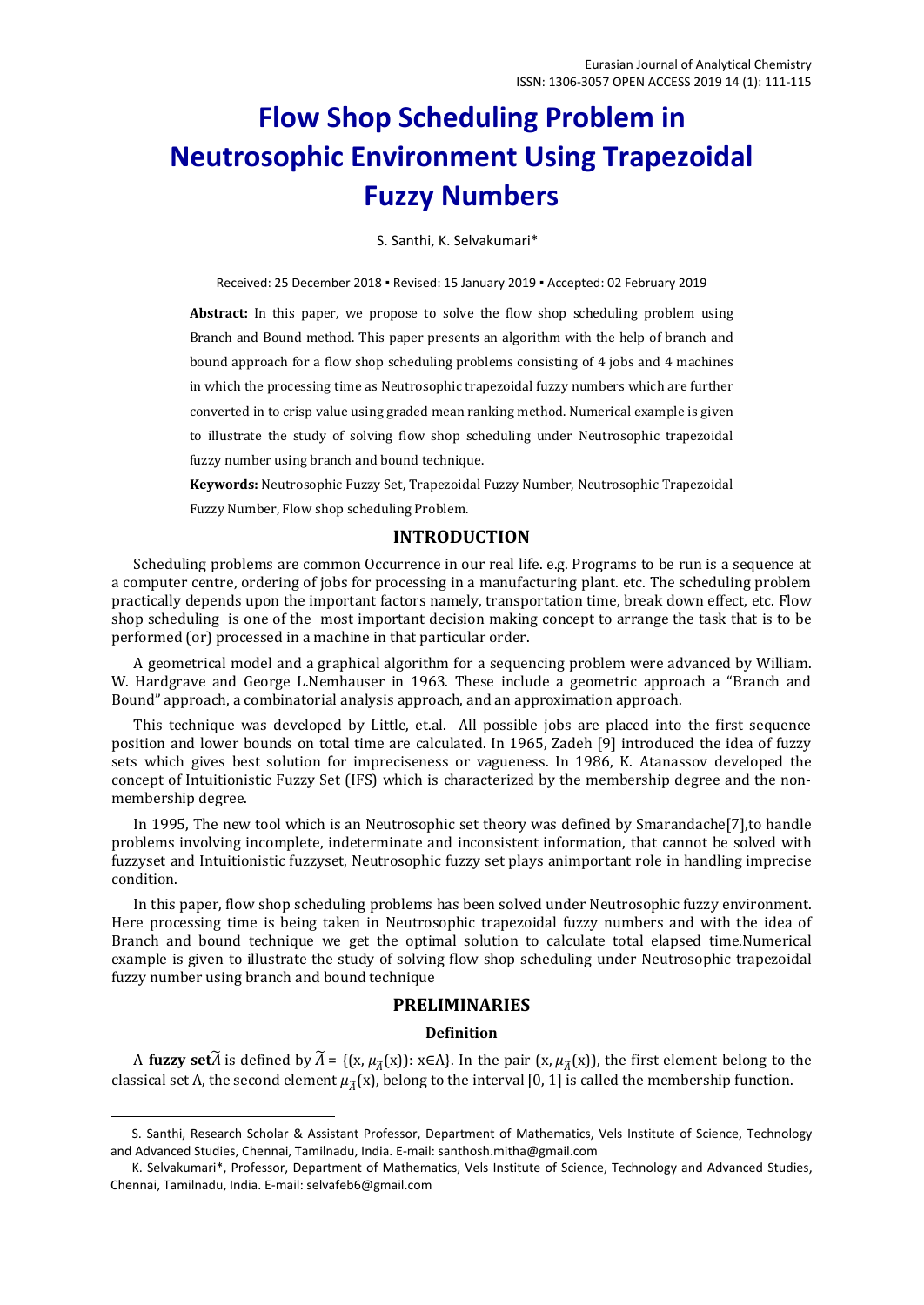#### **Definition**

An **Intuitionist fuzzy set** $\widetilde{A}^l$  is defined by  $\widetilde{A}^l = \{ \langle \{ (x, \mu_{\widetilde{A}^l}(x), \nu_{\widetilde{A}^l}(x)) \rangle / x \in X \}, \text{ where } \mu_{\widetilde{A}^l}(x), \nu_{\widetilde{A}^l}(x) \colon X \to X \}$ [0,1] are function such that  $0 \leq \mu_{\widetilde{A}}(x) + v_{\widetilde{A}}(x) \leq 1$  for all x∈X. Here $\mu_{\widetilde{A}}(x)$  represented as the degree of membership and  $v_{\widetilde{A}^I}(\mathrm{x})$  represented as the degree of non-membership of the element.

#### **Definition**

A **Neutrosophic fuzzy set** $\widetilde{A}^N$  is defined as  $\widetilde{A}^N = \{x, T_A(x), I_A(x), F_A(x): x \in X\}$  where  $T_A(x), I_A(x), F_A(x)$ :  $X\rightarrow[0,1]$  and  $0\leq T_A(X)+T_A(X)\leq 3$  where  $T_A(X)$  is membership,  $I_A(X)$  is inderministic function and  $F_A(X)$ is non-deterministic function.

#### **Definition**

**Fuzzy number**� is a fuzzy set on the real line ℜ, must satisfy the following conditions.

- (i)  $\mu_{\tilde{A}}(x_0)$  is piecewise continuous<br>(ii) There exist at east one  $x_0 \in \mathcal{R}$  w
- (ii) There exist at least one  $x_0 \in \mathcal{R}$  with  $\mu_{\tilde{A}}(x_0) = 1$ <br>(iii)  $\tilde{A}$  must be normal & convex.

 $\widetilde{A}$  must be normal & convex.

#### **Triangular Fuzzy Number**

A fuzzy number  $\vec{A} = (a_1, a_2, a_3)$  is said to be triangular fuzzy number if its membership function is given by,

$$
0 \quad \text{for } x < a_1
$$
\n
$$
\mu_{\widetilde{A}}(x) = \left\{ \frac{(x - a_1)}{a_3 - x} \right\} \text{for } a_1 \le x \le a_2
$$
\n
$$
\frac{a_3 - x}{a_3 - a_2} \text{for } a_2 \le x \le a_3
$$
\n
$$
0 \quad \text{for } x > a_3
$$

where  $a_1 \le a_2 \le a_3$  are real numbers.

#### **Trapezoidal Fuzzy Number**

A fuzzy number $A$  =  $(a_1, a_2, a_3, a_4)$  is said to be trapezoidal fuzzy number if its membership function is given by,

$$
u_A(x) = \begin{cases} 0, & x < a_1 \\ \frac{x - a_1}{a_2 - a_1}, & a_1 \le x \le a_2 \\ 1, & a_2 \le x \le a_3 \\ \frac{a_4 - x}{a_4 - a_3}, & a_3 \le x \le a_4 \\ 0, & x > a_4 \end{cases}
$$

where  $a_1 \le a_2 \le a_3 \le a_4$  are real numbers.

#### **Definition**

<sup>A</sup>**Neutrosophic trapezoidal fuzzy set**� in U is represented by

$$
\widetilde{A}^N = \{ \langle x; \overline{T}_{\widetilde{A}^N}(x), \overline{I}_{\widetilde{A}^N}(x), \overline{F}_{\widetilde{A}^N}(x) \rangle; x \in U \}
$$

 $T_{\widetilde{A}^N}(x)$ ,  $I_{\widetilde{A}^N}(x)$ ,  $F_{\widetilde{A}^N}(x)$ :  $U \rightarrow M[0,1]$ , where

 $\overline{T}_{\widetilde{A}^N}(x)$ denote the truth membership value,

 $I_{\widetilde{A}^N}(x)$ denote the indeterminacy value and

 $F_{\widetilde{A}^N}(x)$ denote the falsity-membership value of  $x$  in  $A^N$  and for every $x\in U.$ 

Here 
$$
\overline{T}_{\widetilde{A}^N}(x) = (T_{\widetilde{A}^N}^{-1}(x), T_{\widetilde{A}^N}^{-2}(x), T_{\widetilde{A}^N}^{-3}(x), T_{\widetilde{A}^N}^{4}(x))
$$
;  $\overline{I}_{\widetilde{A}^N}(x) = (I_{\widetilde{A}^N}^{-1}(x), I_{\widetilde{A}^N}^{-2}(x), I_{\widetilde{A}^N}^{-3}(x), I_{\widetilde{A}^N}^{4}(x))$   

$$
\overline{F}_{\widetilde{A}^N}(x) = (F_{\widetilde{A}^N}^{-1}(x), F_{\widetilde{A}^N}^{-2}(x), F_{\widetilde{A}^N}^{-3}(x), F_{\widetilde{A}^N}^{4}(x))
$$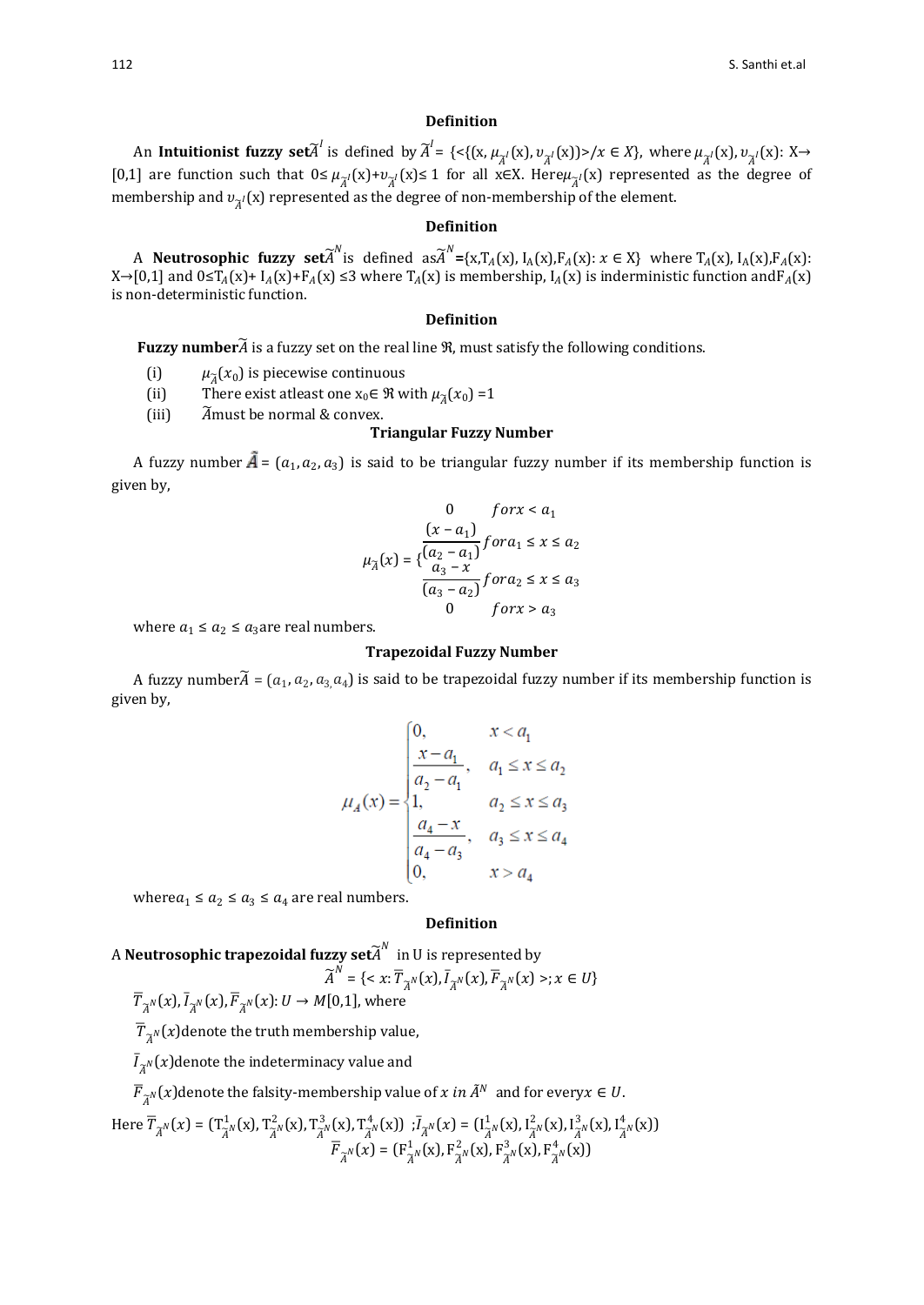#### **RANKING FUNCTION OF TRAPEZOIDAL FUZZY NUMBER**

An efficient approach for comparing the fuzzy number is by the use of a ranking function based on their graded means.

That is for every  $\widetilde{A} = (a_1, a_2, a_3, a_4) \in F(R)$ , the ranking function R:  $F(R) \rightarrow R$  by graded means is defined a function.

$$
R(\tilde{A}) = \frac{(a_1 + 2a_2 + 2a_3 + a_4)}{6}
$$

# 6 **BRANCH AND BOUND ALGORITHM**

Branch and Bound is an algorithm design paradigm which is generally used for combinatorial optimization problems. It is a solution approach that can be applied to a number of different types of problems. This method uses a tree diagram of nodes and branches to organize the solution partitioning, it represent subsets of the solution set ,the branch is checked against lower estimated bounds of the optimal solution. It maintain provable lower bounds in global objective value.

Here let k be the level number in the branch tree and  $\in$  be the assignment in the current node of a branching tree. Assume root node be 0.

Let  $p_{\epsilon}^{k}$  be the assignment at level k of the branching tree and  $v_{\epsilon}$  be the lower bound of the partial assignment up to $p^k_\infty$  such that

$$
v_{\in} = \sum_{i,j \in k} a_{i,j} + \sum_{i \in k} \sum_{j \in j} min a_{i,j}
$$

Where  $a_{i,j}$  is the processing time of the machine

# **NUMERICAL EXAMPLE**

We Consider 4 jobs, 4machine flow shop scheduling problem where processing time of the jobs are represented as Neutrosophic trapezoidal fuzzy numbers. Our objective is to obtain an optimal schedule and the total elapsed time. Using branch and bound technique.

| Machi          | <b>Machine A</b>    | <b>Machine B</b> | <b>Machine C</b>    | <b>Machine D</b>       |
|----------------|---------------------|------------------|---------------------|------------------------|
| nes/           |                     |                  |                     |                        |
| jobs           |                     |                  |                     |                        |
| $J_1$          | ((9, 12, 15, 21);   | ((0,1,2,6);      | ((7,8,9,13);        | $((16, 19, 22, 28))$ ; |
|                | (10, 13, 16, 22);   | (1,4,7,7);       | (5, 1015, 17);      | (14,20,26,32);         |
|                | (15, 18, 21, 27)    | (9, 12, 15, 21)  | (13, 16, 19, 25)    | (18, 21, 24, 30))      |
| J <sub>2</sub> | ((1,4,7,7);         | $((2,5,8,14))$ ; | ((0,1,2,6);         | $((10, 13, 16, 22))$ ; |
|                | (12, 15, 18, 24);   | (3,6,9,15);      | (1,4,7,7);          | (16, 19, 22, 22);      |
|                | (14, 17, 20, 32)    | (8, 11, 14, 14)  | (9, 12, 15, 21)     | (19, 22, 25, 31)       |
| $J_3$          | $(7, 10, 13, 19)$ ; | ((2,3,4,8);      | $((1,2,3,7))$ ;     | ((10, 13, 16, 22))     |
|                | (9, 12, 15, 21);    | (4,6,8,10);      | (5,6,11,15);        | (20, 23, 26, 32);      |
|                | (13, 16, 19, 19)    | (8, 11, 14, 20)  | (14,20,26,32))      | (21, 24, 27, 33))      |
| $J_4$          | ((3,6,9,19);        | ((3,5,7,9);      | ((7,8,9,13);        | ((22, 25, 28, 34))     |
|                | (4,7,10,16);        | (5,10,15,17);    | $(8, 11, 14, 14)$ ; | (25, 28, 31, 37);      |
|                | (24, 27, 30, 36)    | (11, 13, 19, 21) | (11, 13, 19, 21)    | (29, 32, 35, 41)       |

**Step (1)**converting the processing time of above Neutrosophictrapezoidal fuzzy number in to Neutrosophic number using graded mean ranking method.

|           | <b>Machine A</b> | <b>Machine B</b> | <b>Machine C</b> | <b>Machine D</b> |
|-----------|------------------|------------------|------------------|------------------|
| Machines/ |                  |                  |                  |                  |
| jobs      |                  |                  |                  |                  |
|           | (14, 15, 20)     | (2,5,14)         | (9, 12, 18)      | (21, 23, 23)     |
|           | (15, 17, 20)     | (7, 8, 12)       | (2,5,14)         | (15,20,34)       |
|           | (12, 14, 17)     | (4,7,13)         | (3, 9, 23)       | (15, 25, 26)     |
|           | (7,9,29)         | (6, 12, 16)      | (9, 12, 16)      | (27, 30, 34)     |

**Step (2)** Apply branch and bound method Compute the lower bound  $p_{11}^1$ 

$$
v_{\in} = \sum_{i,j \in \mathcal{K}} a_{i,j} + \sum_{i \in \mathcal{K}} \sum_{j \in \mathcal{J}} min a_{i,j}
$$
  
 
$$
V = (2, 3, 4)
$$

Where  $\in$  =  $(1,1)$ ,  $X$  =  $(2,3,4)$  and  $Y$  =  $(2,34)$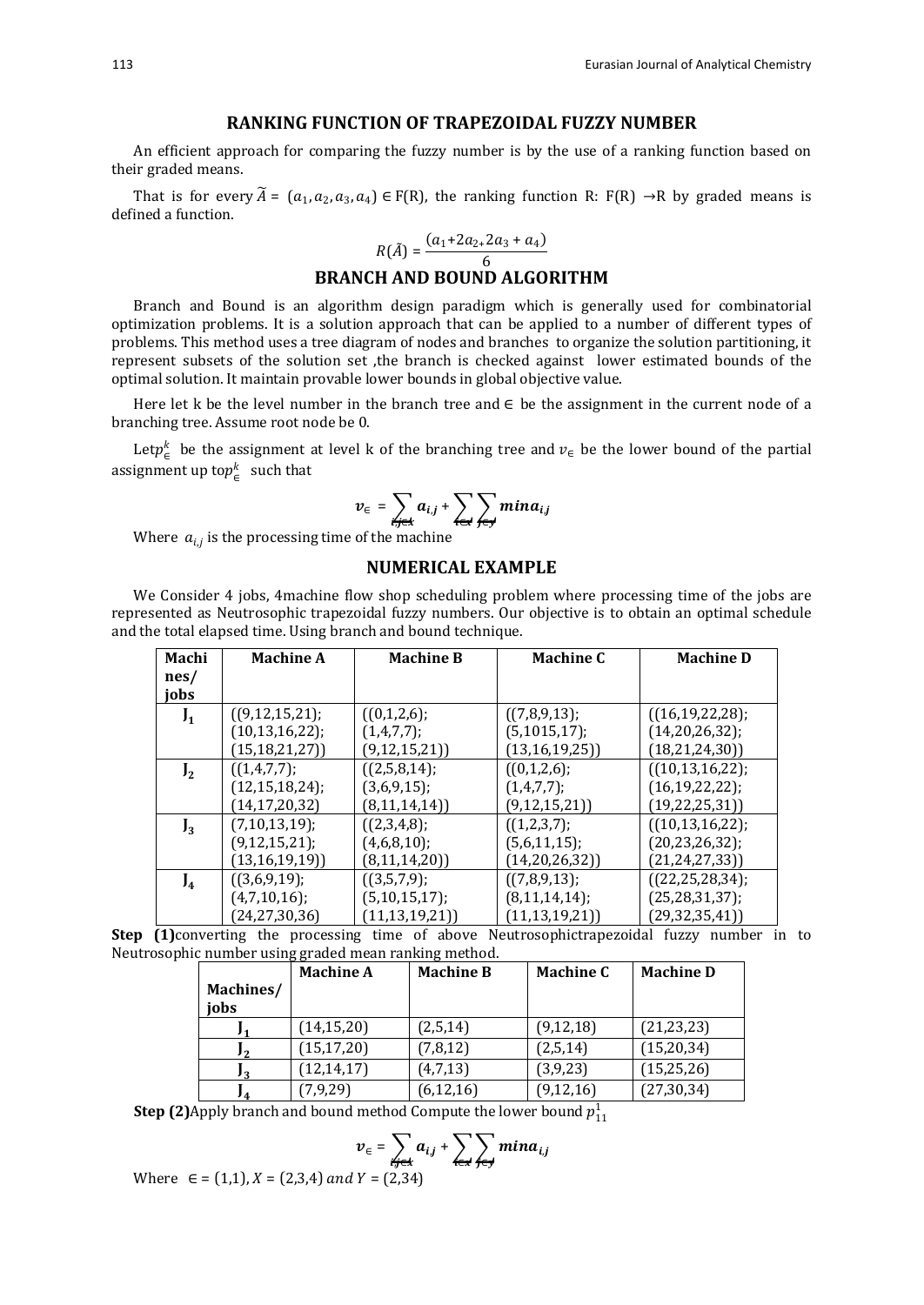$$
v_{11} = a_{11} + \sum_{X \in \mathbf{3}, 4} \sum_{Y \in \mathbf{4}, 3, 4} min a_{i,j}
$$
  
\n
$$
p_{11}^1 = (14, 15, 20) + (2, 5, 14) + (4, 7, 13) + (6, 12, 16) = (26, 39, 63)
$$
  
\n
$$
p_{21}^1 = (5, 17, 20) + (2, 5, 14) + (4, 7, 13) + (6, 12, 16) = (17, 41, 63)
$$
  
\n
$$
p_{31}^1 = (12, 14, 17) + (2, 5, 14) + (2, 5, 14) + (6, 12, 16) = (22, 36, 61)
$$
  
\n
$$
p_{41}^1 = (7, 9, 29) + (2, 5, 14) + (2, 5, 14) + (4, 7, 13) = (15, 26, 70)
$$

**Further branching:** Further branching is done from the terminal node which has the least lower bound .At this stage; the nodes  $p_{11}^1, p_{21}^1, p_{31}^1, p_{41}^1$  are the terminal nodes .The node  $p_{41}^1$  has the least lower bound. Hence, further branching is started from the node

Here  $p_{41}$ is minimum therefore eliminate fourth row and first column further branching is starting from this node .

$$
v_{22} = a_{41} + a_{i2} + \sum_{x \in 34} \sum_{y \in 34} min a_{i,j}
$$
  
\n
$$
p_{12}^2 = (7,9,29) + (2,5,14) + (2,5,14) + (3,9,23) = (14,28,80)
$$
  
\n
$$
p_{22}^2 = (7,9,29) + (7,8,12) + (9,12,18) + (3,9,23) = (26,38,82)
$$
  
\n
$$
p_{32}^2 = (7,9,29) + (4,7,13) + (9,12,18) + (2,5,14) = (22,33,74)
$$

Here  $\boldsymbol{p}_{12}^{}$  is minimum and therefore eliminate first row and second column

Further branching is starting from this node

$$
v_{33} = a_{41} + a_{12} + a_{i3} + \sum_{\epsilon \neq 4} \sum_{j \in \mathcal{A}} min a_{i,j}
$$
  

$$
p_{23}^3 = (7, 9, 29) + (2, 5, 14) + (2, 5, 14) + (15, 25, 26) = (26, 44, 83)
$$
  

$$
p_{33}^3 = (7, 9, 29) + (2, 5, 14) + (3, 9, 23) + (15, 20, 24) = (27, 43, 90)
$$

Here  $p_{23}$  is minimum and eliminate third row and third column. Therefore remaining  $a_{ij}$  is in  $p_{34}$ . We get the sequence as



From the lower bounds, we can determine that the optimal sequence will be taken as 4-1-2-3